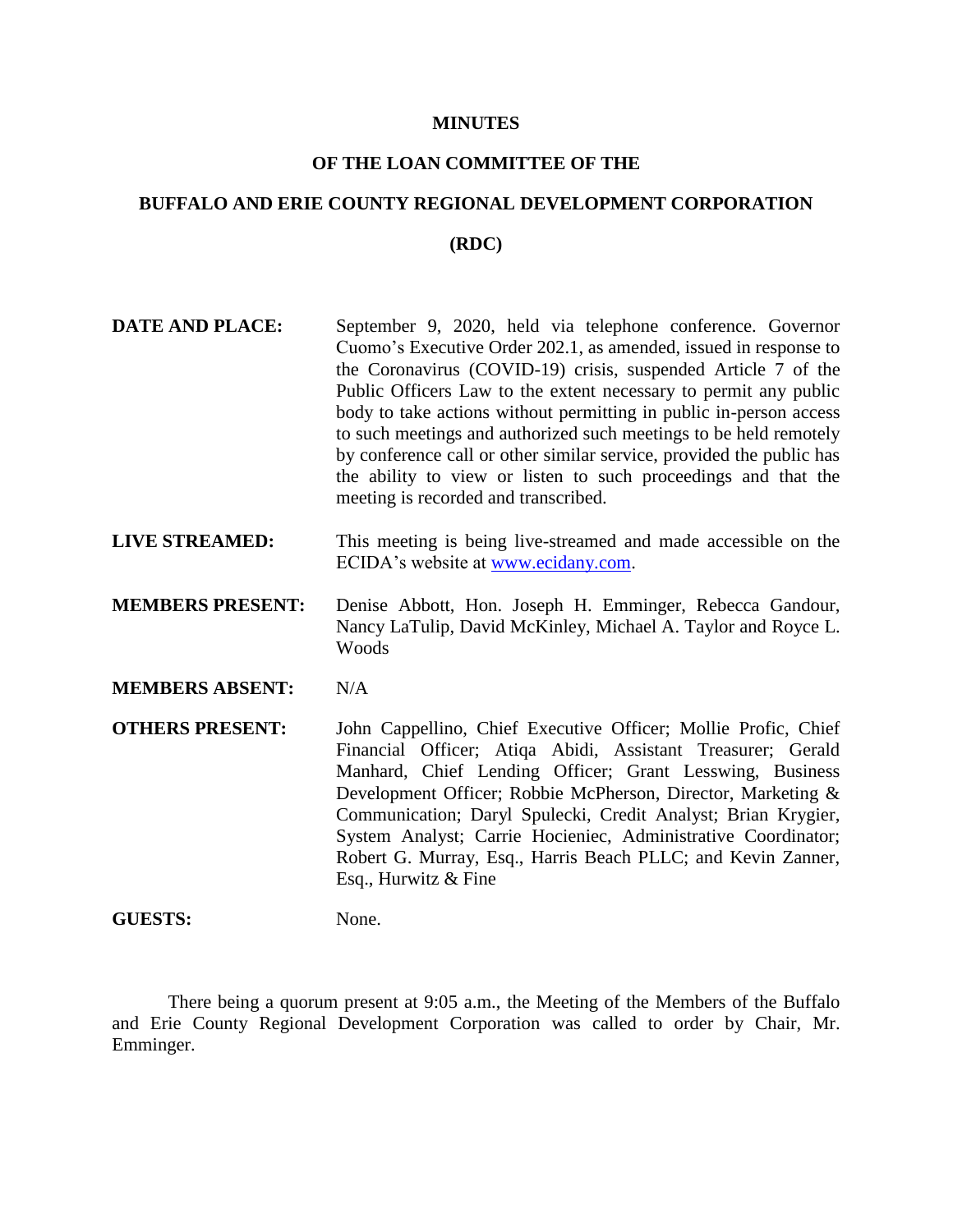#### **MINUTES**

Upon motion made by Ms. Gandour, and seconded by Ms. LaTulip, and unanimously carried, it was

> **RESOLVED,** that the minutes of the RDC Loan Committee meeting of July 8, 2020 are hereby approved.

#### **APPROVAL OF LOAN CASES:**

A. Pratt Holding/Sherex Fastening, 400 Riverwalk Parkway, Suite 600, Tonawanda, New York 14150, \$1,000,000 10 year term loan, secured and guaranteed. Mr. Manhard reviewed the loan application and loan case detailing the proposed 10 year term loan, proceeds of which will be used by the borrower for its operations during the COVID-19 pandemic such as funding payroll and various operating expenses needed to fulfill customer orders.

Mr. Emminger asked for a motion to go into Executive Session to discuss the credit history of the company. Mr. Taylor moved and Ms. LaTulip seconded to enter into Executive Session for the purpose as described above. The motion was then unanimously approved.

At 9:10 a.m., the Agency entered into Executive Session.

At this point in time Mr. McKinley left the meeting.

Upon motion made by Ms. LaTulip and seconded by Mr. Woods, and unanimously approved, the Agency terminated Executive Session at 10:30 a.m.

Mr. Woods moved to recommend that the proposed loan with semi-annual or quarterly collection of financial statements be approved and presented to the RDC Board of Directors for ultimate approval. Ms. LaTulip seconded the motion. Mr. Emminger called for a vote and the motion was unanimously approved.

Biz Win Strategies, Inc. dba Triad Healthcare Recruiting, 2801 Wehrle Drive, Williamsville, New York 14221, \$50,000 5 year term loan, secured and guaranteed. Mr. Spulecki reviewed the loan application and loan case detailing the proposed 5 year term loan, proceeds of which will be used by the borrower for its operations during the COVID-19 pandemic such as funding payroll, rent, insurance, utilities and various operating expenses.

Ms. LaTulip moved to recommend that the proposed loan be approved and presented to the RDC Board of Directors for ultimate approval. Ms. Abbott seconded the motion. Mr. Emminger called for a vote and the motion was unanimously approved.

#### **RDC LOAN PORTFOLIO UPDATE**

Mr. Manhard presented the report to the members. Mr. Emminger directed that the report be received and filed.